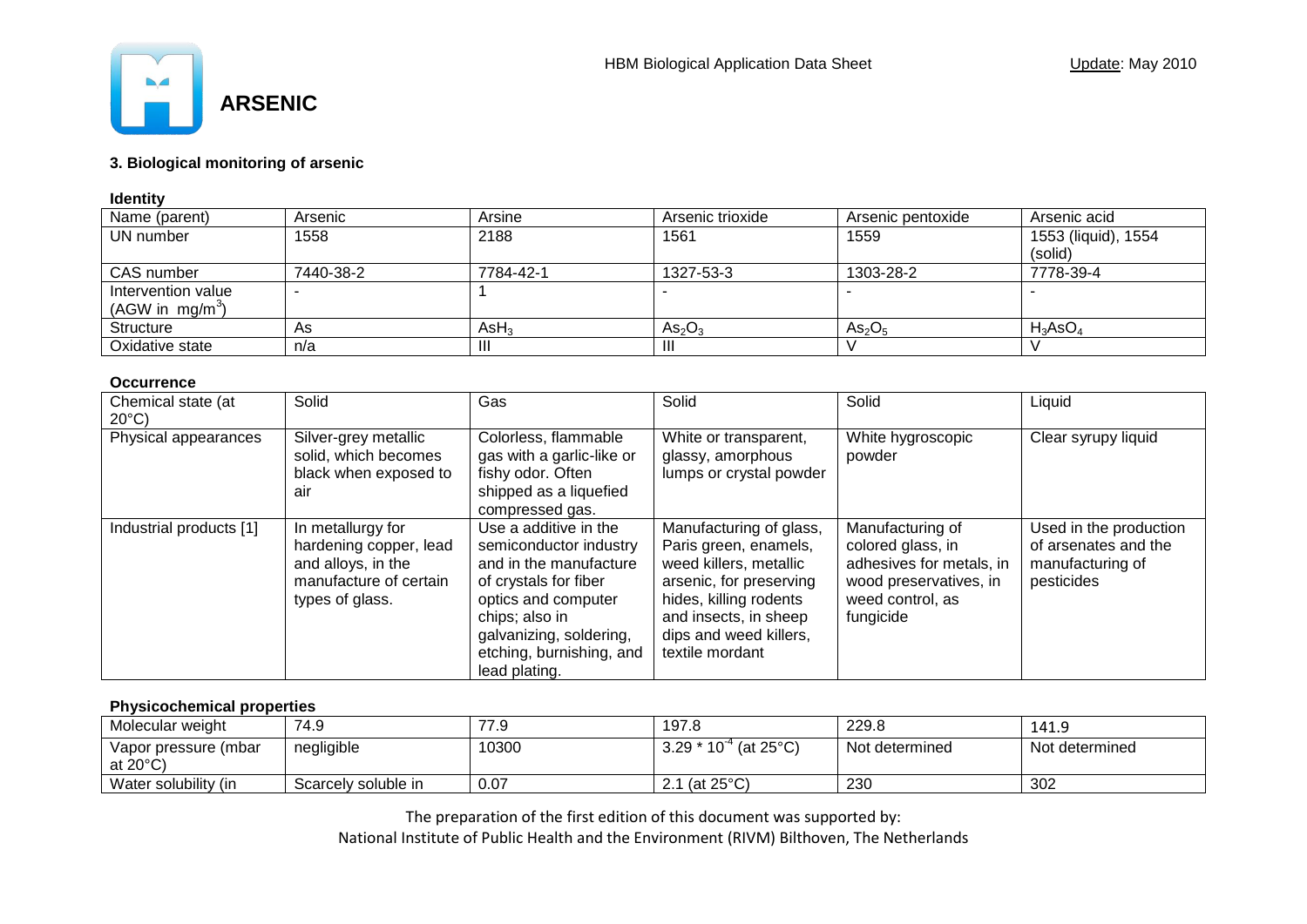

| ∖י∩∘∩ר |                                                                  |       |  |  |
|--------|------------------------------------------------------------------|-------|--|--|
| . v    | q/100mL<br>$\lambda$<br>$\overline{\phantom{a}}$<br>$\mathbf{a}$ | water |  |  |

The preparation of the first edition of this document was supported by: National Institute of Public Health and the Environment (RIVM) Bilthoven, The Netherlands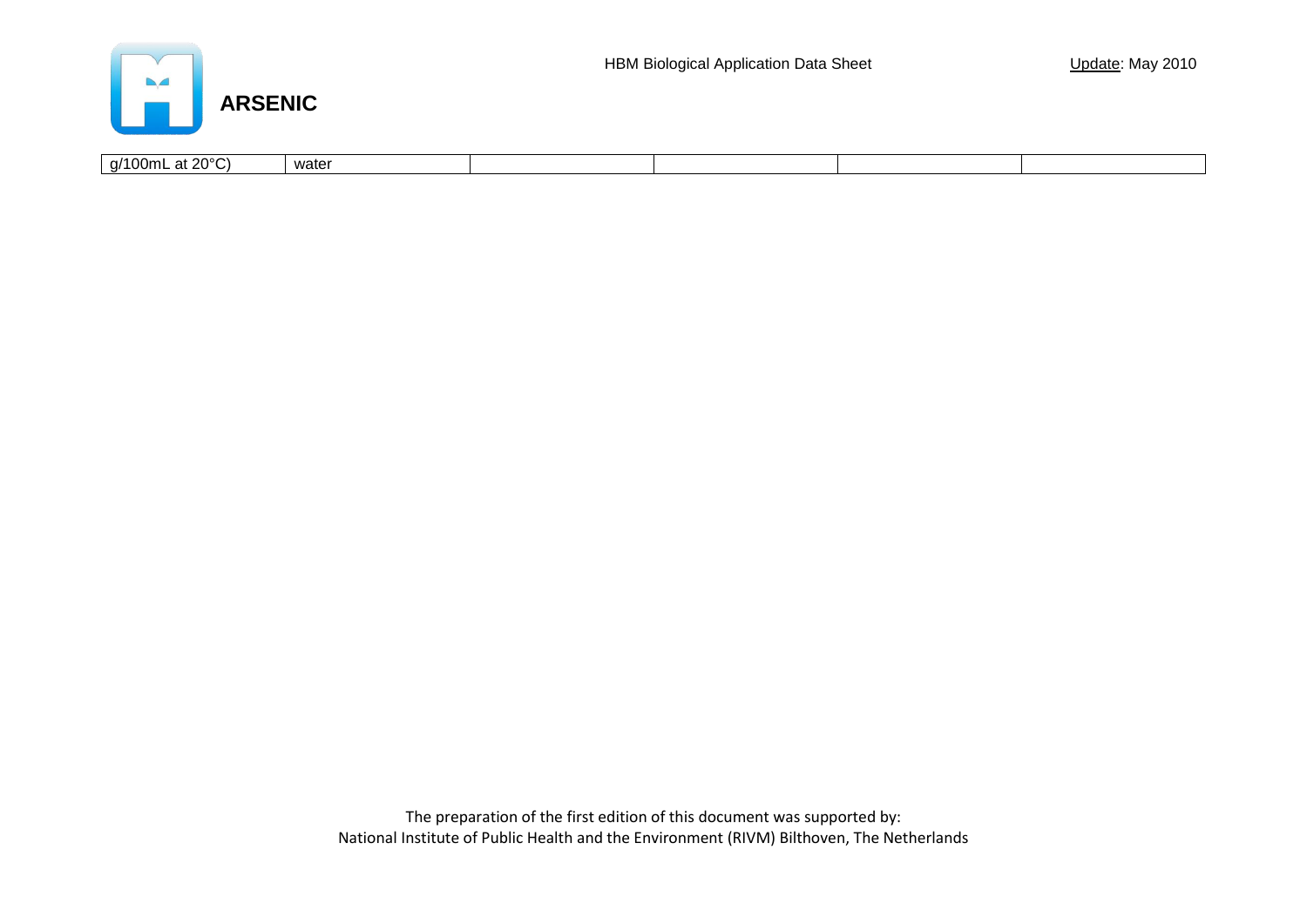



## **Toxicokinetics (parent)**

| Uptake by inhalation                 | - Arsine is rapidly absorbed through the lungs into the blood stream. For<br>humans, no quantitative data are available. An in vivo experiment with mice<br>showed that approximately 64% of the administered dose was absorbed [2].<br>- $As_2O_3$ and $As_2O_5$ in air are solid and thus respiratory absorption is a two-<br>stage process, involving deposition of the particles on to airway and lung<br>surfaces, followed by absorption of arsenic from deposited particulates. The<br>extent of absorption of arsenic is mainly dependent on the particle size and<br>solubility. In lung cancer patients exposed to arsenic in cigarette smoke,<br>deposition was estimated to be about 40% and absorption was 75–85 % [3]<br>$[4]$ . |
|--------------------------------------|------------------------------------------------------------------------------------------------------------------------------------------------------------------------------------------------------------------------------------------------------------------------------------------------------------------------------------------------------------------------------------------------------------------------------------------------------------------------------------------------------------------------------------------------------------------------------------------------------------------------------------------------------------------------------------------------------------------------------------------------|
| Uptake by skin<br>absorption         | Percutaneous absorption through abdominal skin of rhesus monkey of <sup>73</sup> As<br>as H <sub>3</sub> AsO <sub>4</sub> was 2.0 $\pm$ 1.2% (dose: 0.6 µg/cm <sup>2</sup> ) and 6.4 $\pm$ 3.9% (dose: 0.0004<br>$\mu$ g/cm <sup>2</sup> ) in an aqueous solution and 3.2 ± 1.9 % (dose: 0.6 $\mu$ g/cm <sup>2</sup> ) and 4.5 ±<br>3.2% (dose: 0.0004 $\mu$ g/cm <sup>2</sup> ) in freshly mixed soil [5].<br>In vitro (human skin): percutaneous absorption of <sup>73</sup> As as $H_3AsO_4$ was 1.9%<br>of arsenic acid in aqueous solution and 0.76% of arsenic acid in freshly<br>mixed soil [5].                                                                                                                                        |
| Uptake via<br>gastrointestinal tract | For natural drinking water an absorption of $94.76 \pm 2.27\%$ was observed [6].                                                                                                                                                                                                                                                                                                                                                                                                                                                                                                                                                                                                                                                               |
| <b>Distribution</b>                  | As is generally bound to sulfhydryl groups of proteins and low-molecular-<br>weight compounds such as glutathione (GSH) and cysteine. After absorption,<br>arsenic is distributed throughout the body, cited in ATSDR [3].<br>Acute intoxication with arsenic, showed ubiquitous distribution of arsenic,<br>with the highest concentrations in liver and kidneys [7].                                                                                                                                                                                                                                                                                                                                                                         |
| Metabolism                           | Metabolism of inorganic arsenic: (1) reduction/oxidation reactions that<br>interconvert As(III) and As(V), and (2) methylation reactions, which convert<br>arsenite (As III) to MMA and DMA [3].                                                                                                                                                                                                                                                                                                                                                                                                                                                                                                                                               |
| Excretion via lungs                  | Exhalation of arsine.                                                                                                                                                                                                                                                                                                                                                                                                                                                                                                                                                                                                                                                                                                                          |
| Excretion via urine                  | Primary route of excretion: the total amount of arsenic excreted in urine<br>accounts for about 60% of the absorbed amount [8]; cited in ACGIH [4].                                                                                                                                                                                                                                                                                                                                                                                                                                                                                                                                                                                            |
| <b>Excretion via feces</b>           | Minor excretion route.                                                                                                                                                                                                                                                                                                                                                                                                                                                                                                                                                                                                                                                                                                                         |

# **Toxicodynamics**

| Mechanisms of toxicity                      | The trivalent state is more toxic than the pentavalent state.                                                                                                                |  |  |
|---------------------------------------------|------------------------------------------------------------------------------------------------------------------------------------------------------------------------------|--|--|
|                                             | Acute toxicity after ingestion: abdominal pain, vomiting, diarrhea, vascular                                                                                                 |  |  |
|                                             | shock, death. Neurotoxicity, oxidative stress, genotoxicity [3].                                                                                                             |  |  |
| <b>Classifications for</b>                  | Human carcinogen (IARC class I) [9]                                                                                                                                          |  |  |
| carcinogenicity                             |                                                                                                                                                                              |  |  |
| <b>Classifications for</b><br>reprotoxicity | Arsenic is teratogenic in animals: maternal oral treatment with inorganic<br>arsenic increased the rate of neural tube defects in the offspring exposed in<br>utero $[10]$ . |  |  |
|                                             | As measured in maternal human hair early in pregnancy was associated with<br>decreased birth weight [11].                                                                    |  |  |
| <b>Classifications for</b>                  | Contact sensitivity to arsenic is not common, but has been confirmed in                                                                                                      |  |  |
| sensitizing properties                      | clinical and experimental studies [12].                                                                                                                                      |  |  |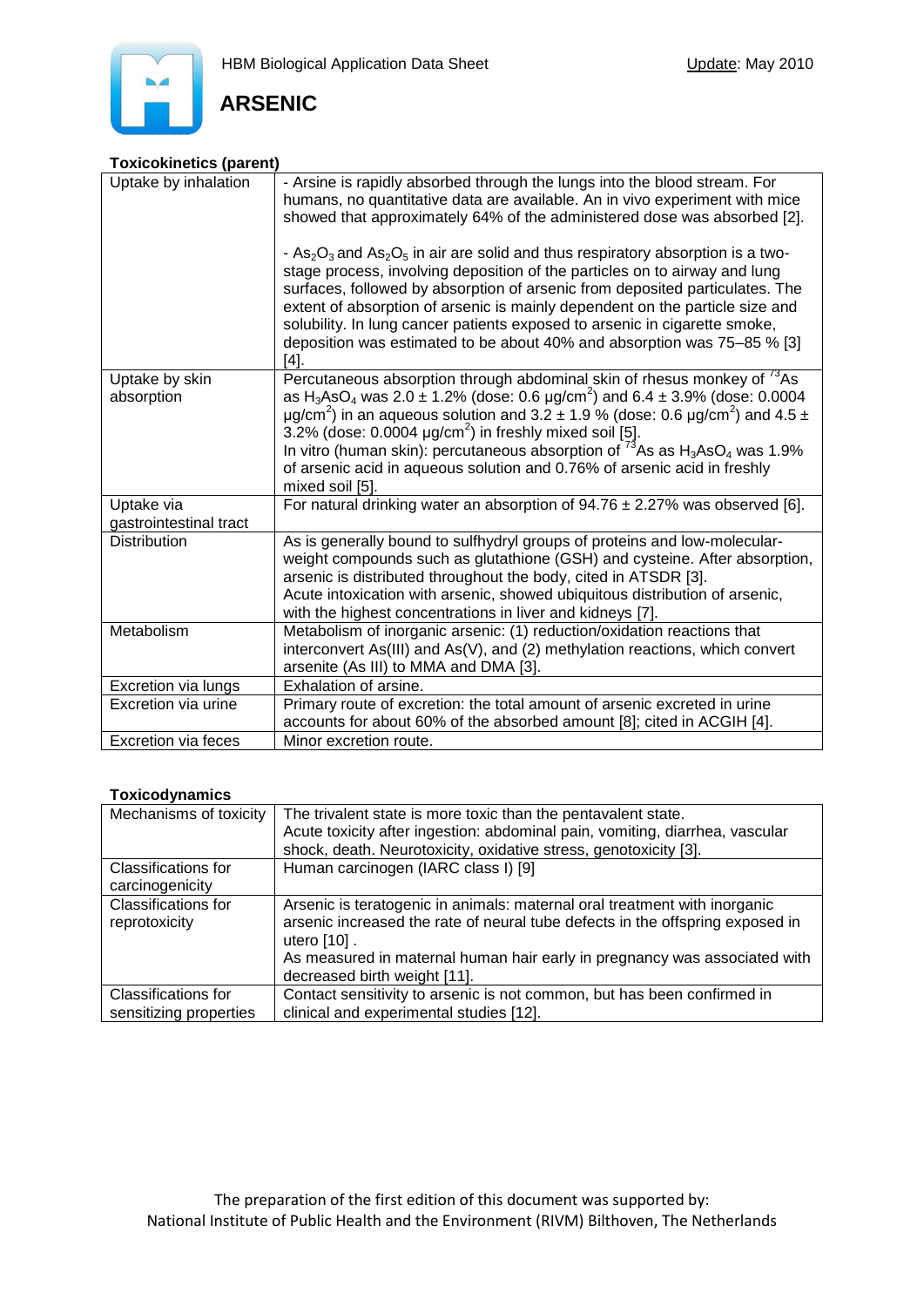

| <b>Biomarkers</b>                 | Total inorganic arsenic in urine                                                                                   | Inorganic arsenic species (As III and As V) in urine        |  |  |
|-----------------------------------|--------------------------------------------------------------------------------------------------------------------|-------------------------------------------------------------|--|--|
| Remark                            | Measurement of total As (organic and inorganic) is not recommended because of contribution of less toxic organic   |                                                             |  |  |
|                                   | arsenic (monomethylarsonic acid (MMA) and dimethylarsenic acid (DMA)), which are primarily derived from diet (sea- |                                                             |  |  |
|                                   | food).                                                                                                             |                                                             |  |  |
| Molecular weight arsine           | 77.9 (arsine is the compound detected)                                                                             | 74.9                                                        |  |  |
| Involved enzymatic metabolism     | Enzymatic methylation (arsenite methyltransferase, MMA                                                             |                                                             |  |  |
|                                   | reductase and MMA methyltransferase [3])                                                                           |                                                             |  |  |
| <b>Biological material</b>        | Urine                                                                                                              | Urine                                                       |  |  |
| Type of sample                    | Spot urine                                                                                                         | Spot urine                                                  |  |  |
| Sampling strategy                 | First urine in the morning after awakening                                                                         | First urine in the morning after awakening                  |  |  |
| Excretion pattern                 | Triphasic elimination: 2.1 days, 9.5 days and 38 days                                                              | Triphasic elimination: 2.1 d, 9.5 d and 38 d (determined in |  |  |
|                                   | (determined in 6 male volunteers) [13]; 24 h, 84 h and 8 d                                                         | 6 male volunteers) [13]; 24 h, 84 h and 8 d (measured in    |  |  |
|                                   | (measured in volunteers), cited in ACGIH [4].                                                                      | volunteers), cited in ACGIH [4].                            |  |  |
| <b>Materials</b>                  | Acid rinsed plastic containers                                                                                     | Acid rinsed plastic containers                              |  |  |
| Transportation                    | Within 24 hours at 4°C                                                                                             | Within 24 hours at 4°C                                      |  |  |
| Storage                           | 24 h at $4^{\circ}$ C and > 6 month at -20 $^{\circ}$ C.                                                           | 24 h at $4^{\circ}$ C and > 6 month at -20 $^{\circ}$ C.    |  |  |
| Stability                         | > 6 month at -20°C                                                                                                 | $> 6$ month at -20 $^{\circ}$ C                             |  |  |
| Measurement principle             | 1) For measurement inorganic arsenic: selective                                                                    | HPLC-ICP-MS: measurement of AsIII and AsV [14]              |  |  |
|                                   | conversion of inorganic arsenic and its metabolites into                                                           |                                                             |  |  |
|                                   | arsine, separation of the arsine produced or a preliminary                                                         |                                                             |  |  |
|                                   | ion-exchange separation of the arsenic compounds; cited                                                            |                                                             |  |  |
|                                   | in ACGIH [4]                                                                                                       |                                                             |  |  |
|                                   | 2) Atomic absorption spectrometry (AAS) with Zeeman                                                                |                                                             |  |  |
|                                   | background correction                                                                                              |                                                             |  |  |
| Limit of quantification           | 1 µg/L, cited in ACGIH [4]                                                                                         | 0.1 µg/L (HPLC-ICP-MS) [14]                                 |  |  |
| Aliquot for 1 analysis            | 25 mL                                                                                                              | 5 mL                                                        |  |  |
| Recommended adjustments           | Use creatinine for correction of density                                                                           | Use creatinine for correction of density                    |  |  |
| Preferred units for expression of | µg As/ g creatinine                                                                                                | µg As/ g creatinine                                         |  |  |
| results                           |                                                                                                                    |                                                             |  |  |
| Conversion factor                 | 1 µmol As / mol creatinine = $0.69$ µg As/g creatinine                                                             | 1 µmol As / mol creatinine = $0.66$ µg As/g creatinine      |  |  |
|                                   | 1 µg As/ g creatinine = $1.45$ µmol As/mol creatinine                                                              | 1 µg As/ g creatinine = $1.51$ µmol As /mol creatinine      |  |  |
| Biological exposure value US [15] | Inorganic arsenic + methylated metabolites: 35 µg As/L,                                                            | Inorganic arsenic + methylated metabolites: 35 µg As/L,     |  |  |
|                                   | at the end of the workweek                                                                                         | at the end of the workweek                                  |  |  |
| Biological exposure value Germany | BLW (Biologischer Leit-Wert) for inorganic arsenic and                                                             | BLW (Biologischer Leit-Wert) for inorganic arsenic          |  |  |

The preparation of the first edition of this document was supported by:

National Institute of Public Health and the Environment (RIVM) Bilthoven, The Netherlands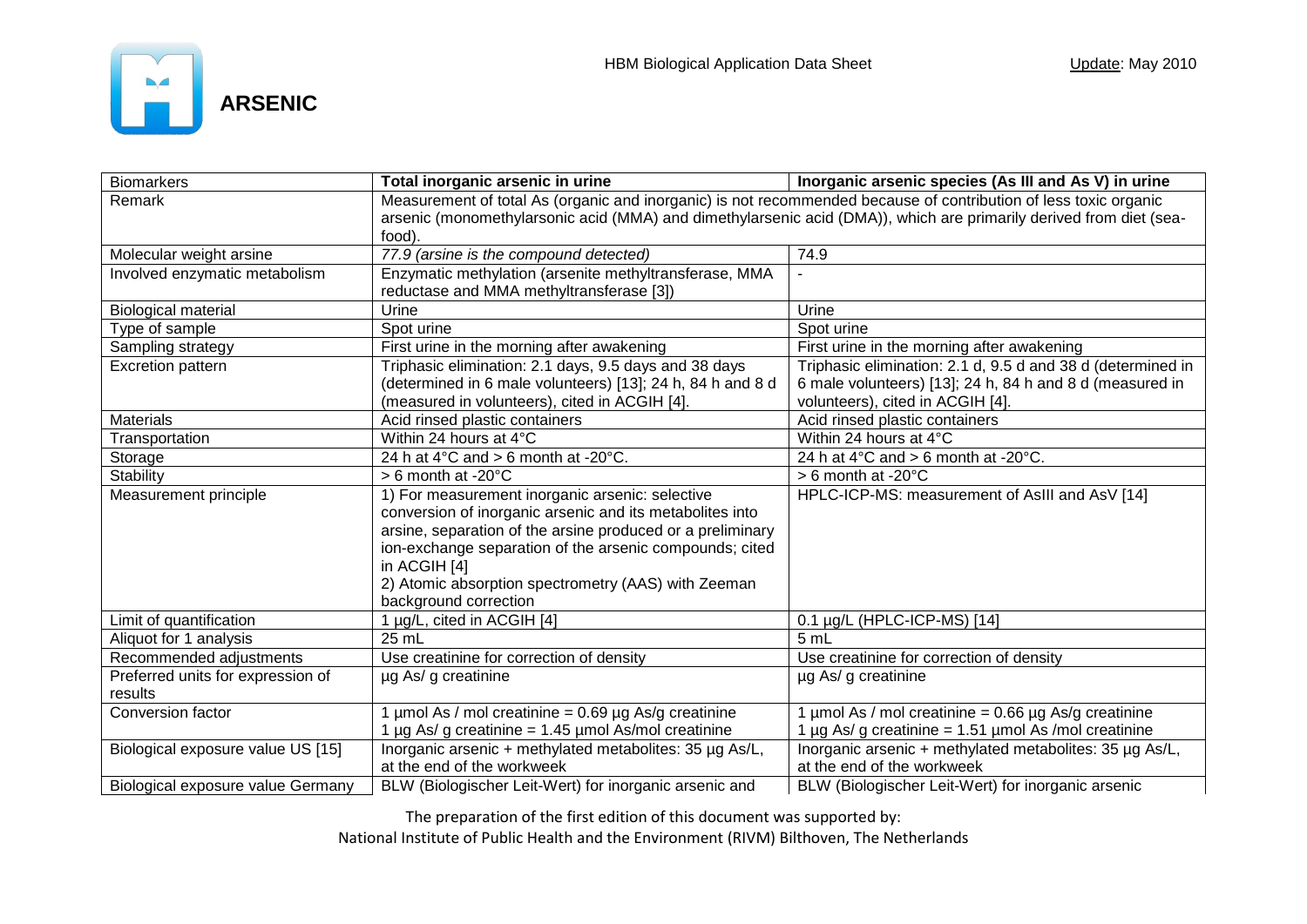

| $[16]$                              | methylated metabolites in urine: 50 µg/L                                                        |     | including methylated metabolites in urine: 50 µg/L |                                                                  |
|-------------------------------------|-------------------------------------------------------------------------------------------------|-----|----------------------------------------------------|------------------------------------------------------------------|
|                                     | <b>EKA</b> arsenic trioxide:                                                                    |     | EKA arsenic trioxide:                              |                                                                  |
|                                     | Air arsenic $(mg/m^3)$<br>Arsenic in urine $(\mu g/L)$ at<br>end of exposure or end of<br>shift |     | Air arsenic $(mg/m3)$                              | Arsenic in urine (µg/L) at<br>end of exposure or end of<br>shift |
|                                     | 0.01                                                                                            | 50  | 0.01                                               | 50                                                               |
|                                     | 0.05                                                                                            | 90  | 0.05                                               | 90                                                               |
|                                     | 0.10                                                                                            | 130 | 0.10                                               | 130                                                              |
| Background value                    | < 10 µg/g creatinine (sum of inorganic arsenic and<br>methylated metabolites) [17]              |     | <1.5 µg/g creatinine (inorganic arsenic) [17]      |                                                                  |
| BIOMONECS background in non-        | 23.0 µg As/ g creatinine (sum total organic and inorganic                                       |     | Not available                                      |                                                                  |
| smoking m/f adults (based on P0.95) | As)                                                                                             |     |                                                    |                                                                  |
| [18]                                |                                                                                                 |     |                                                    |                                                                  |
| Possible confounders                | Occupational exposure, consumption of seafood                                                   |     |                                                    |                                                                  |